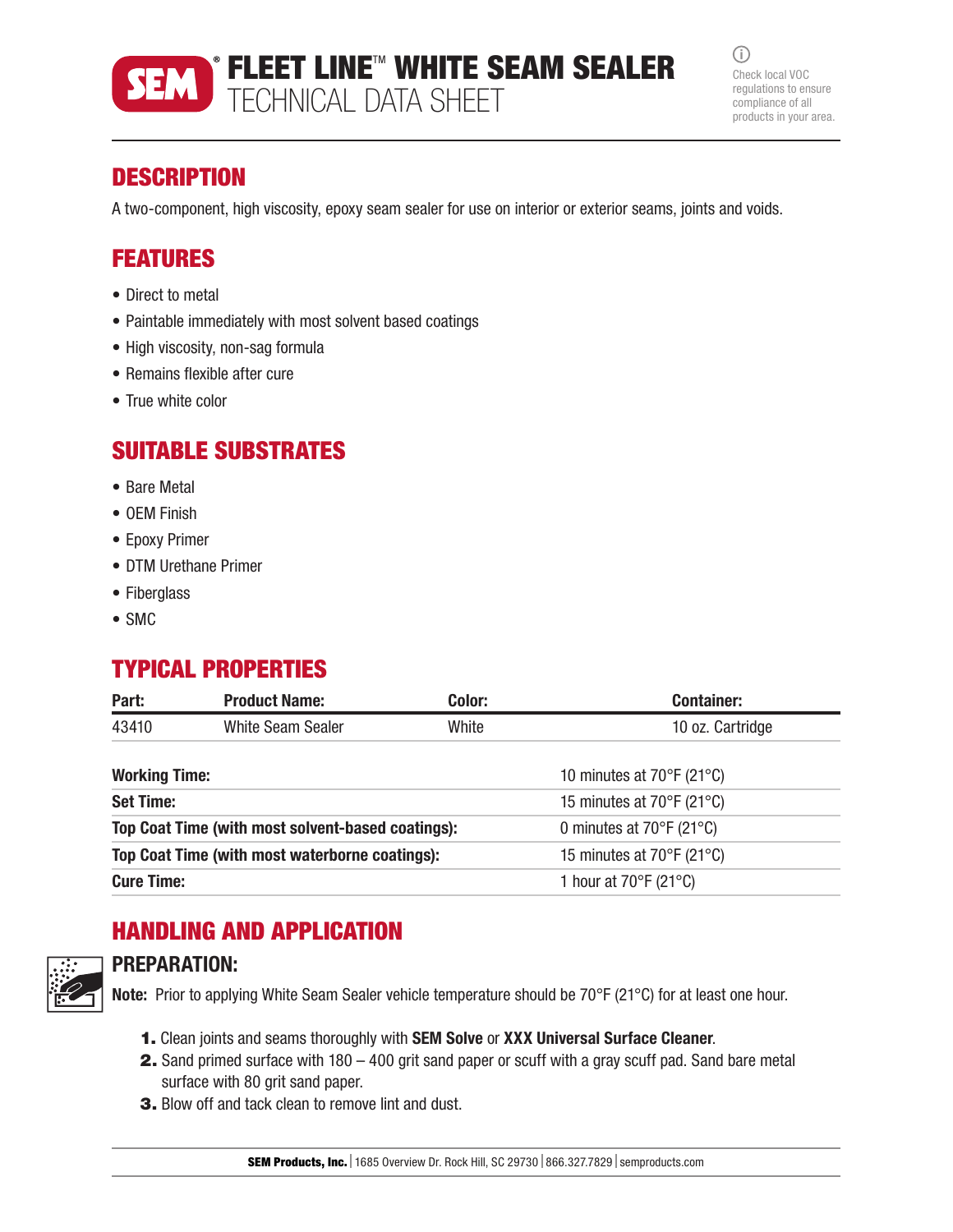- 4. Re-clean with **SEM** Solve or XXX Universal Surface Cleaner.
- Note: White Seam Sealer may be applied directly to properly prepped bare metal or primed surfaces. However, if the area will be subjected to any flexing or twisting, prime the area with a quality two-component urethane or epoxy primer such as World Class<sup>™</sup> DTM Primer before applying White Seam Sealer. If in doubt, prime. Allow primer to fully cure before applying White Seam Sealer.
- Note: White Seam Sealer should not be used directly over acid based self-etching primers or vice versa. This application procedure can cause cracking and blistering of the undercoat and top coat.

#### MIXING:

- 1. Remove cap by inserting a flat head screwdriver into slot and prying upward, then place cartridge into Fleet Line Manual Applicator or Fleet Line Pneumatic Applicator.
- **2.** Equalize cartridge by dispensing product until both parts flow equally.
- **4.** Install Static Mixer. Cut tip to desired application size or attach Versa-Tip. Dispense  $2 3$  inches of test material to make certain color is uniform prior to applying.

Note: For cap replacement, match circles and squares, then snap back into place.

#### STATIC MIXERS:

| Part: | <b>Product Name:</b>                                         | For: | <b>Container:</b> |
|-------|--------------------------------------------------------------|------|-------------------|
| 70011 | Integral Nut Square Static Mixers 7 oz. or 10 oz. Cartridges |      | 6 pack            |
| 70012 | Integral Nut Square Static Mixers 7 oz. or 10 oz. Cartridges |      | 50 pack           |



### APPLICATION:

- 1. Apply White Seam Sealer into joint or seam. Work in or finish with finger, putty knife, acid brush or spreader.
- 2. While product is still wet, remove excess by wiping with a small amount of solvent compliant with the VOC regulations in your area. Do not saturate White Seam Sealer with solvent.
- **3.** White Seam Sealer is paintable immediately with most solvent based coatings, 15 minutes with water based coatings. White Seam Sealer can be sanded in 30 minutes.

#### SPRAYING:

The Quick Spray System easily attaches to the Fleet Line **Pneumatic Applicator** and allows users to duplicate OEM seam sealer textures by utilizing two-component technology.

Versa-Tips are also available. Versa-Tips snap onto the end of the Static Mixer and allow the user to easily duplicate OEM seam sealer ribbons. Versa-Tips may be cut to  $1/2$ ",  $3/4$ ",  $1$ ",  $1.25$ " and  $1.5$ " ribbon tips.